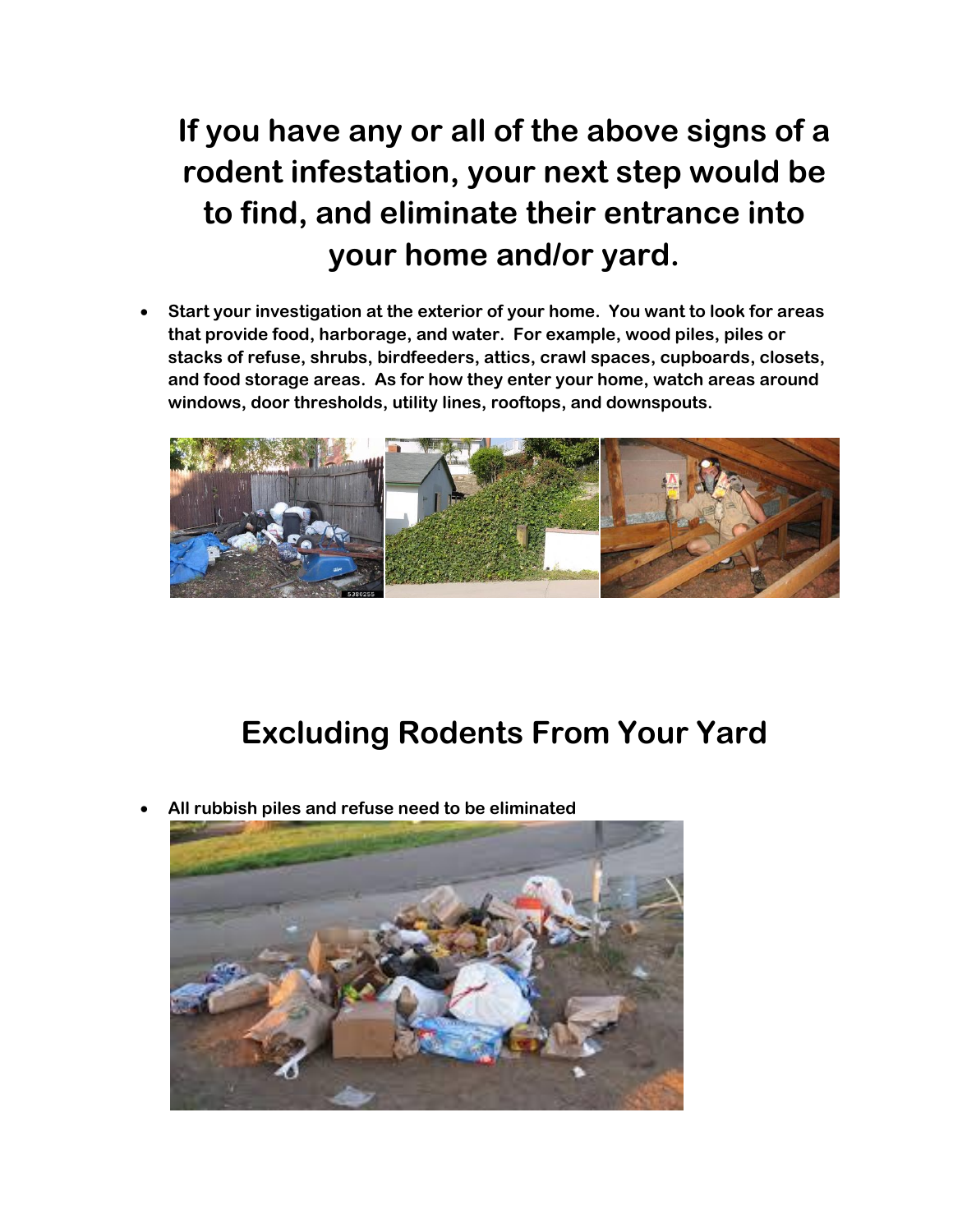**Landscaped areas need to be properly maintained with wood piles elevated off the ground**



**Garbage cans and dumpsters should have tight fitting lids**



 **Rodents can live off of the spilled and surplus food from bird feeders and pet food**